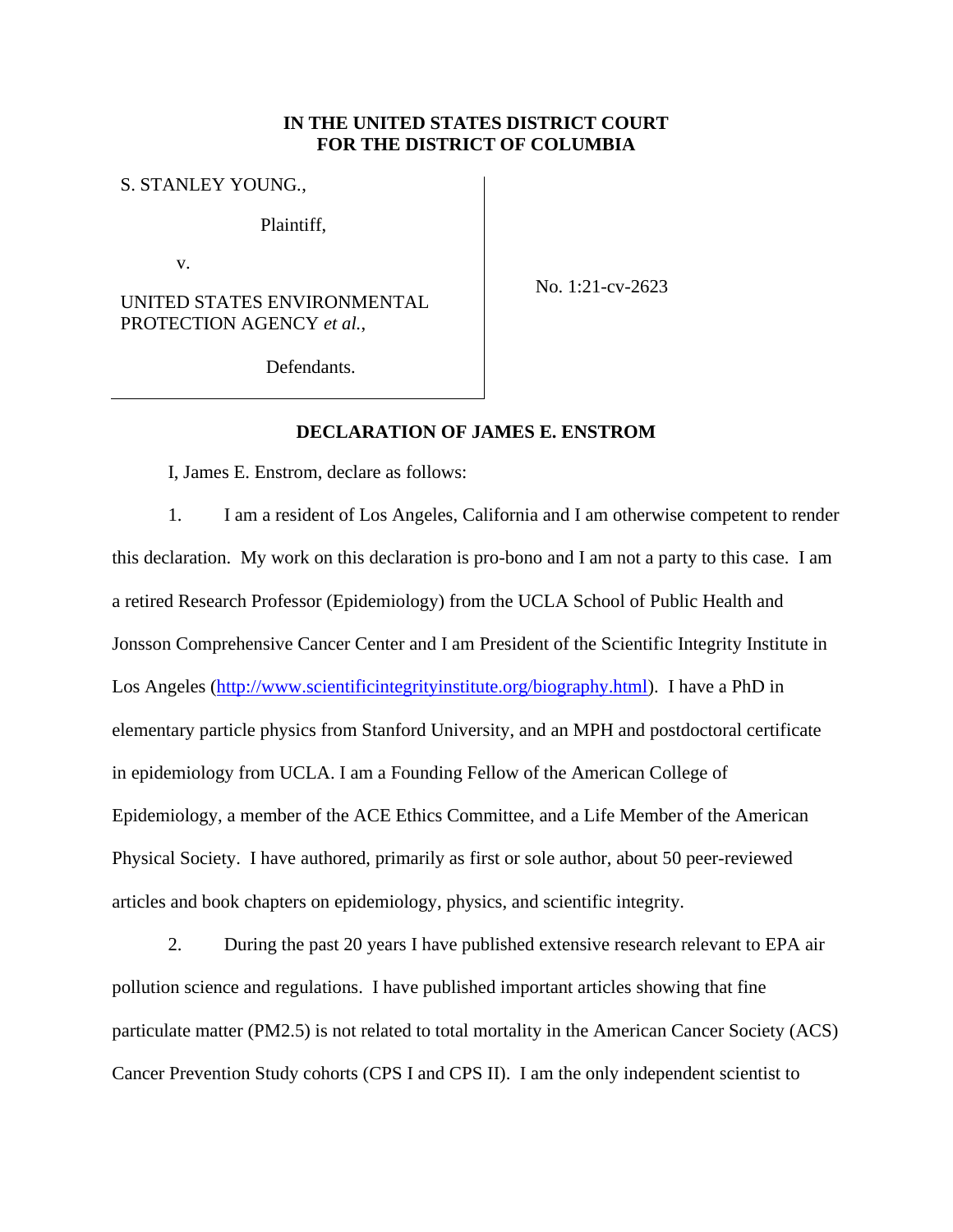obtain and analyze original CPS cohort data and my research shows that the EPA PM2.5 NAAQS is scientifically unjustified and must undergo objective reassessment. My Scientific Integrity Institute website contains hundreds of documents that challenge the validity of EPA air pollution science and regulations [\(http://www.scientificintegrityinstitute.org/documents.html\)](http://www.scientificintegrityinstitute.org/documents.html). I have received research funding from many sources, including NIH, ACS, University of California, private foundations, and industry sources, but I have never received funding from EPA. Although I have received no research funding since 2010, I have been able to conduct important epidemiologic research by using my personal assets in innovative and cost-effective ways.

**3.** I am over 18 years old and could testify to the facts set out herein if called upon to do so. I make this declaration based on my personal knowledge in order to address issues related to the Clean Air Scientific Advisory Committee (CASAC) and the Science Advisory Board (SAB) for the United States Environmental Protection Agency (EPA). In October 2018 I was a SAB candidate with highly relevant epidemiologic expertise

[\(http://www.scientificintegrityinstitute.org/EPASABJEE101618.pdf\)](http://www.scientificintegrityinstitute.org/EPASABJEE101618.pdf), but I was not selected to serve on the SAB.

#### **Clean Air Scientific Advisory Committee and Scientific Advisory Board**

4. CASAC plays a very important role in EPA policy because it provides independent scientific advice to the EPA Administrator on the technical bases for EPA's National Ambient Air Quality Standards [\(https://casac.epa.gov/ords/sab/f?p=105:2:5692574423233\)](https://casac.epa.gov/ords/sab/f?p=105:2:5692574423233). CASAC is required to follow the provisions of the Federal Advisory Committee Act, which include "furnishing expert advice, ideas, and diverse opinions to the Federal Government" [\(https://www.gsa.gov/policy-regulations/policy/federal-advisory-committee](https://www.gsa.gov/policy-regulations/policy/federal-advisory-committee-management/legislation-and-regulations/the-federal-advisory-committee-act)[management/legislation-and-regulations/the-federal-advisory-committee-act\)](https://www.gsa.gov/policy-regulations/policy/federal-advisory-committee-management/legislation-and-regulations/the-federal-advisory-committee-act).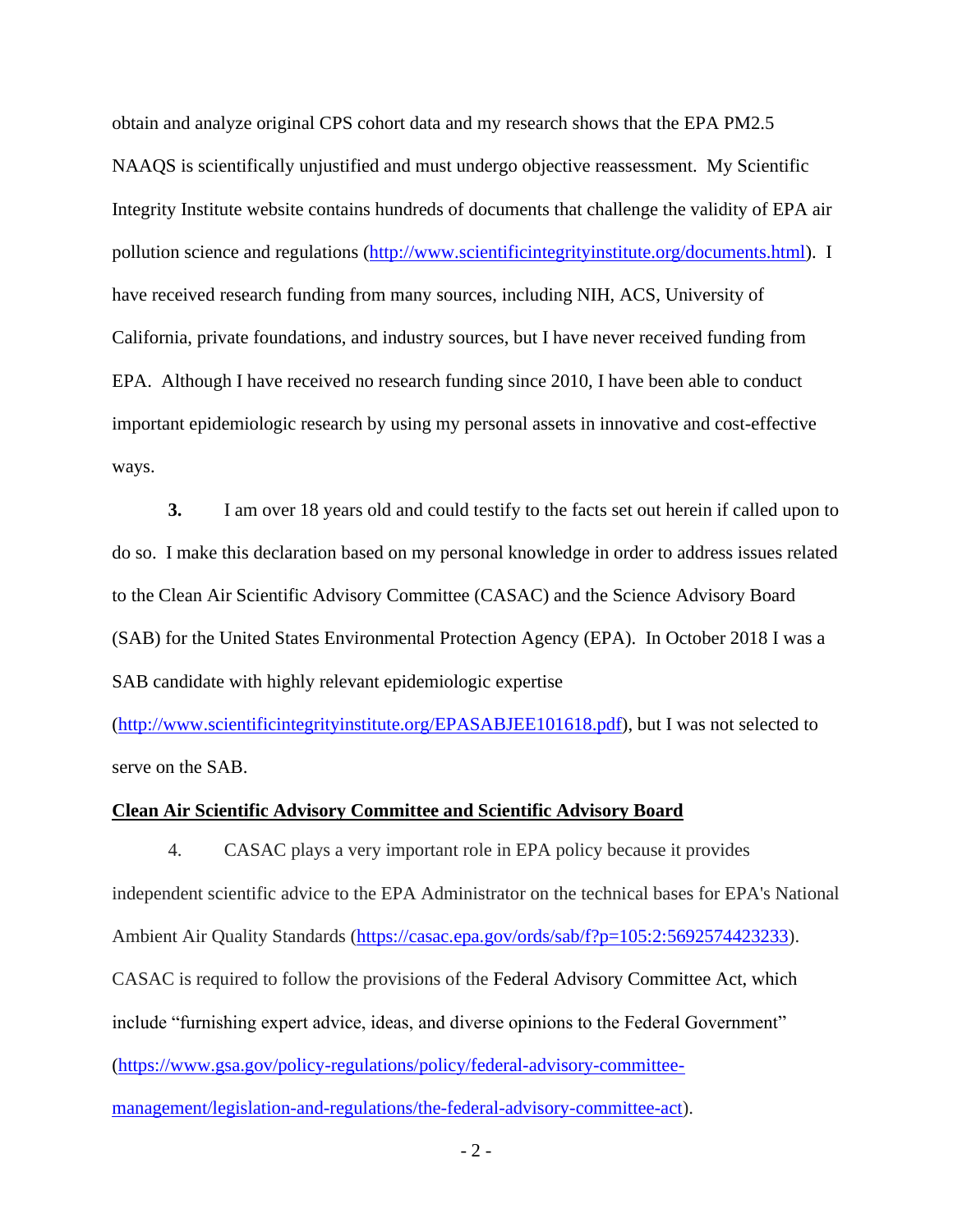5. The SAB also plays an important role in EPA policy because it reviews "the quality and relevance of the scientific and technical information being used by the EPA or proposed as the basis for Agency regulations"

[\(https://sab.epa.gov/ords/sab/f?p=100:2:4029097575082\)](https://sab.epa.gov/ords/sab/f?p=100:2:4029097575082). EPA is supposed to choose SAB members based on "their demonstrated ability to examine and analyze environmental issues with objectivity and integrity and for their interpersonal, oral and written communication, and consensus-building skills." In addition, SAB members are supposed to be "free from Conflicts of Interest and/or an appearance of a loss of impartiality"

[\(https://yosemite.epa.gov/sab/sabproduct.nsf/Web/ethics?OpenDocument\)](https://yosemite.epa.gov/sab/sabproduct.nsf/Web/ethics?OpenDocument).

6. Based on extensive evidence, many of the CASAC and SAB members appointed in 2021 have not demonstrated an ability to examine and analyze environmental issues with objectivity and integrity and are not free from conflicts of interest. I illustrate serious bias on the current CASAC and SAB by focusing on 2021 CASAC Chair and SAB Member Elizabeth A. Sheppard, 2021 SAB Chair Alison C. Cullen, and 2021 SAB Member and 2008-2012 CASAC Chair Jonathan M. Samet.

7. University of Washington Professor of Biostatistics Elizabeth A. Sheppard, PhD, is an activist scientist whose research has been unduly influenced by at least \$60,031,882 in EPA funding [\(https://junkscience.com/2021/06/corrupt-epa-stacks-casac-panel-with-agency-grant](https://junkscience.com/2021/06/corrupt-epa-stacks-casac-panel-with-agency-grant-cronies-chair-is-top-agency-grant-crony/)[cronies-chair-is-top-agency-grant-crony/\)](https://junkscience.com/2021/06/corrupt-epa-stacks-casac-panel-with-agency-grant-cronies-chair-is-top-agency-grant-crony/). She was the lead scientific plaintiff in a 2018 Union of Concerned Scientists lawsuit against EPA [\(https://milesobrien.com/scientists-sue-epa-pruitt](https://milesobrien.com/scientists-sue-epa-pruitt-advisory-board-purge/)[advisory-board-purge/\)](https://milesobrien.com/scientists-sue-epa-pruitt-advisory-board-purge/). She has unprofessionally exaggerated the cancer risk of glyphosate [\(https://geneticliteracyproject.org/2021/02/09/the-glyphosate-debacle-how-a-misleading-study](https://geneticliteracyproject.org/2021/02/09/the-glyphosate-debacle-how-a-misleading-study-about-the-weedkiller-roundup-and-gullible-reporters-helped-fuel-a-cancer-scare/)[about-the-weedkiller-roundup-and-gullible-reporters-helped-fuel-a-cancer-scare/\)](https://geneticliteracyproject.org/2021/02/09/the-glyphosate-debacle-how-a-misleading-study-about-the-weedkiller-roundup-and-gullible-reporters-helped-fuel-a-cancer-scare/). She has never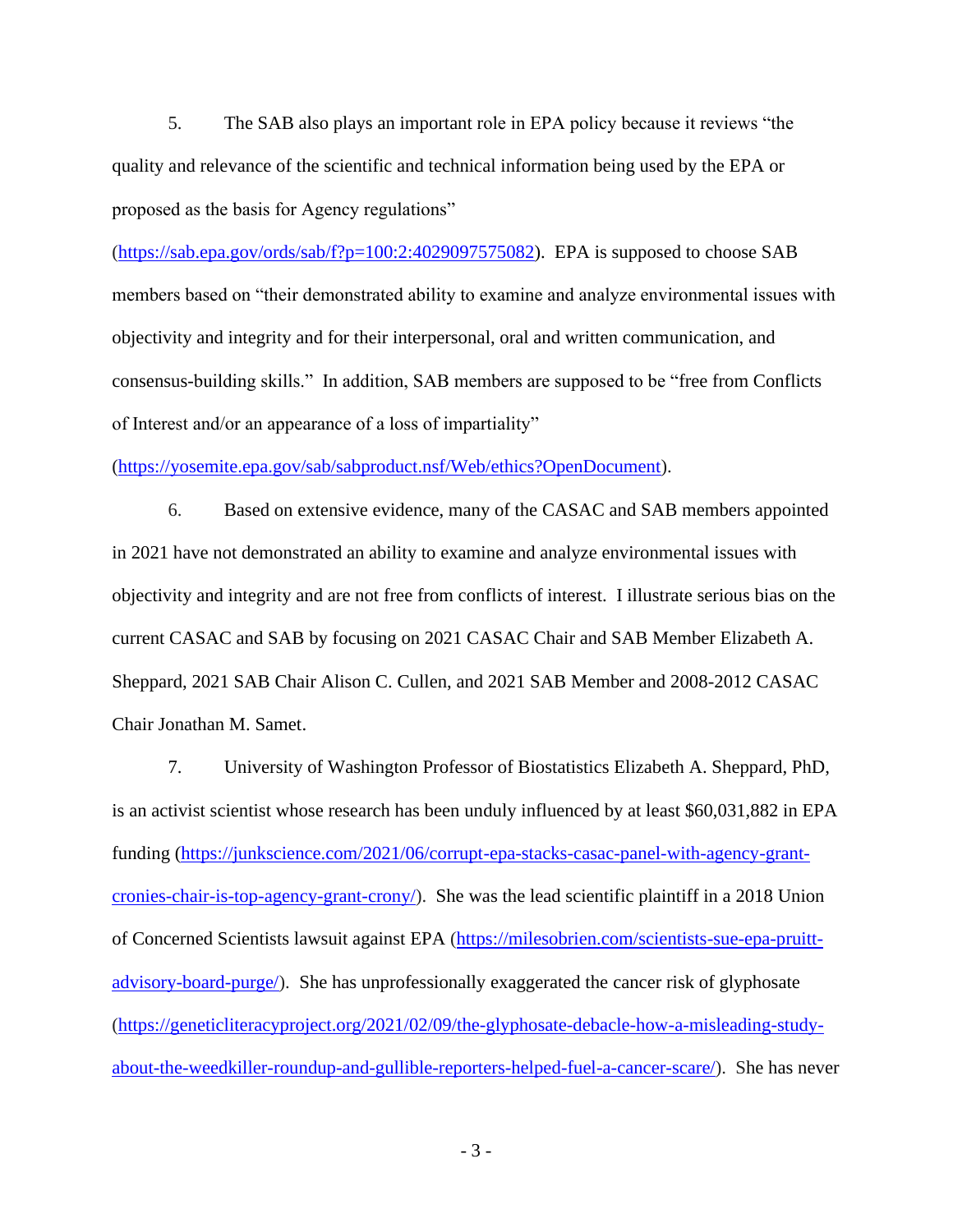addressed the serious flaw that I identified in her 2007 New England Journal of Medicine article on PM2.5 [\(http://www.scientificintegrityinstitute.org/NEJM032807.pdf\)](http://www.scientificintegrityinstitute.org/NEJM032807.pdf). She has never cited my evidence of NO relationship between PM2.5 and mortality. Dr. Sheppard has not demonstrated the ability to analyze EPA-related issues with objectivity and integrity.

8. University of Washington Professor of Environmental Policy Alison C. Cullen, ScD, is a close colleague of CASAC Chair Sheppard. She received her doctoral degree from the Harvard TH Chan School of Public Health in 1992 and was an Assistant Professor of Environment Health during 1993-1995, when the Dockery 1993 and Pope 1995 articles were published and were then used to establish the 1997 EPA PM2.5 NAAQS. Douglas Dockery, ScD, was concurrently a Harvard TH Chan School of Public Health Professor of Environmental Health. Thus, she must be very familiar with the intense controversy surrounding PM2.5 death claims and the early and repeated demands for transparency and access to the data underlaying Dockery 1993 and Pope 1995 [\(http://www.scientificintegrityinstitute.org/WSJ040797.pdf\)](http://www.scientificintegrityinstitute.org/WSJ040797.pdf). Yet, as 2018 EPA SAB Chair, she questioned the proposed EPA Rule "Strengthening Transparency in Regulatory Science" [\(https://junkscience.com/2018/05/air-pollution-mafia-attempting-to](https://junkscience.com/2018/05/air-pollution-mafia-attempting-to-sabotage-epa-science-transparency-rulemaking/)[sabotage-epa-science-transparency-rulemaking/\)](https://junkscience.com/2018/05/air-pollution-mafia-attempting-to-sabotage-epa-science-transparency-rulemaking/). Her May 12, 2018 SAB Memo did not acknowledge Enstrom 2017, which found serious flaws in Pope 1995 and which challenged the validity of the 1997 PM2.5 NAAQS, thereby demonstrating the importance of data access and transparent EPA science. I explained this issue in detail in my May 30, 2018 EPA SAB Public Comment [\(http://www.scientificintegrityinstitute.org/EPASABTransJEE053018.pdf\)](http://scientificintegrityinstitute.org/EPASABTransJEE053018.pdf). Dr. Cullen has not demonstrated objectivity and integrity regarding transparency in EPA science.

9. Colorado School of Public Health Dean and Professor Jonathan M. Samet, MD, MS, received his MS at Harvard TH Chan School of Public Health and has been directly

- 4 -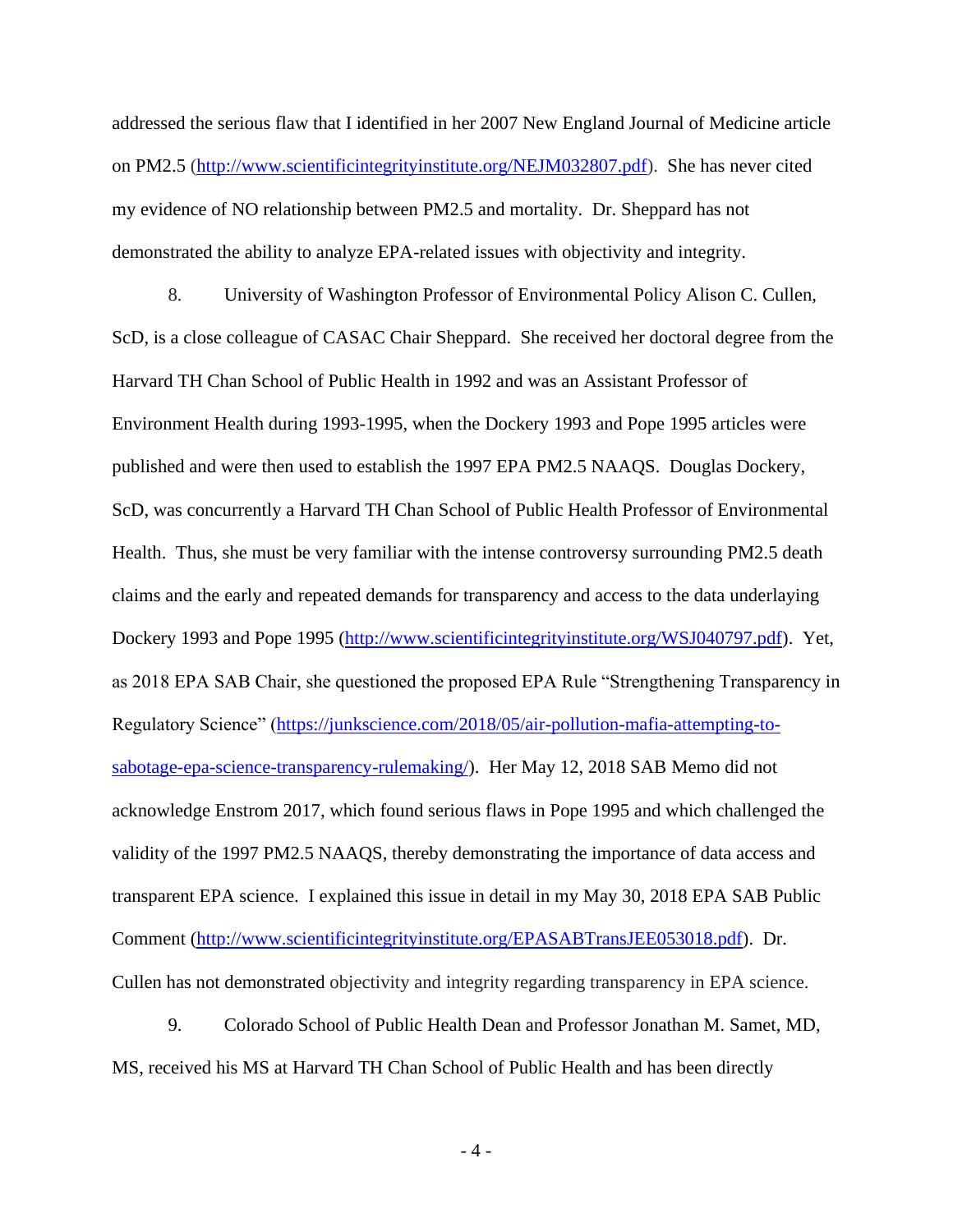involved with PM2.5 science and policy for over 25 years. His research and decisions have been unduly influenced by at least \$28,276,921 in EPA funding. A June 13, 1996 EPA CASAC-SAB Letter by CASAC Chair George T. Wolff shows that Epidemiologist Samet recommended NO PM2.5 NAAQS, as shown on page 24 of my 31-page July 8, 2021 Review

[\(http://scientificintegrityinstitute.org/ESTJEEAdd070821.pdf\)](http://scientificintegrityinstitute.org/ESTJEEAdd070821.pdf). Dr. Samet was well aware of the

PM2.5 deaths controversy expressed by a dozen experts, including myself, in the 6.5-hour

February 26, 2010 CARB Symposium "Estimating Premature Deaths from Long-term Exposure

to PM2.5" [\(https://cal-span.org/unipage/?site=cal-span&owner=CARB&date=2010-02-26\)](https://cal-span.org/unipage/?site=cal-span&owner=CARB&date=2010-02-26). I

played a major role initiating this symposium because I uncovered fraud in CARB PM2.5 science [\(http://www.scientificintegrityinstitute.org/Telles111609.pdf\)](http://www.scientificintegrityinstitute.org/Telles111609.pdf). Additional criticism of PM2.5 death claims has been published, such as, the 2012 Texas Public Policy Foundation Report "EPA's Pretense of Science on Regulating Phantom Risks"

[\(http://www.scientificintegrityinstitute.org/TPPF050112.pdf\)](http://www.scientificintegrityinstitute.org/TPPF050112.pdf). In spite of ongoing PM2.5 controversy, 2008-2012 CASAC Chair Samet participating in the 2012 lowering of the annual PM2.5 NAAQS from 15  $\mu$ g/m<sup>3</sup> to 12  $\mu$ g/m<sup>3</sup>. Dr. Samet has not demonstrated the ability to analyze EPA-related issues with objectivity and integrity.

# **CASAC's 2019-2020 Recommendations Regarding Current Particulate Matter Standards**

10. The prior CASAC recommended retaining current particulate matter standards in 2019-2020 based largely on the 257-page December 16, 2019 Review of the Policy Assessment for the PM2.5 NAAQS to the EPA Administrator from the 2018-2020 CASAC Chair Louis Anthony Cox, Jr.

[\(https://yosemite.epa.gov/sab%5Csabproduct.nsf/E2F6C71737201612852584D20069DFB1/\\$Fil](https://yosemite.epa.gov/sab%5Csabproduct.nsf/E2F6C71737201612852584D20069DFB1/$File/EPA-CASAC-20-001.pdf) [e/EPA-CASAC-20-001.pdf\)](https://yosemite.epa.gov/sab%5Csabproduct.nsf/E2F6C71737201612852584D20069DFB1/$File/EPA-CASAC-20-001.pdf). My 20-page June 29, 2020 EPA Comment expressed strong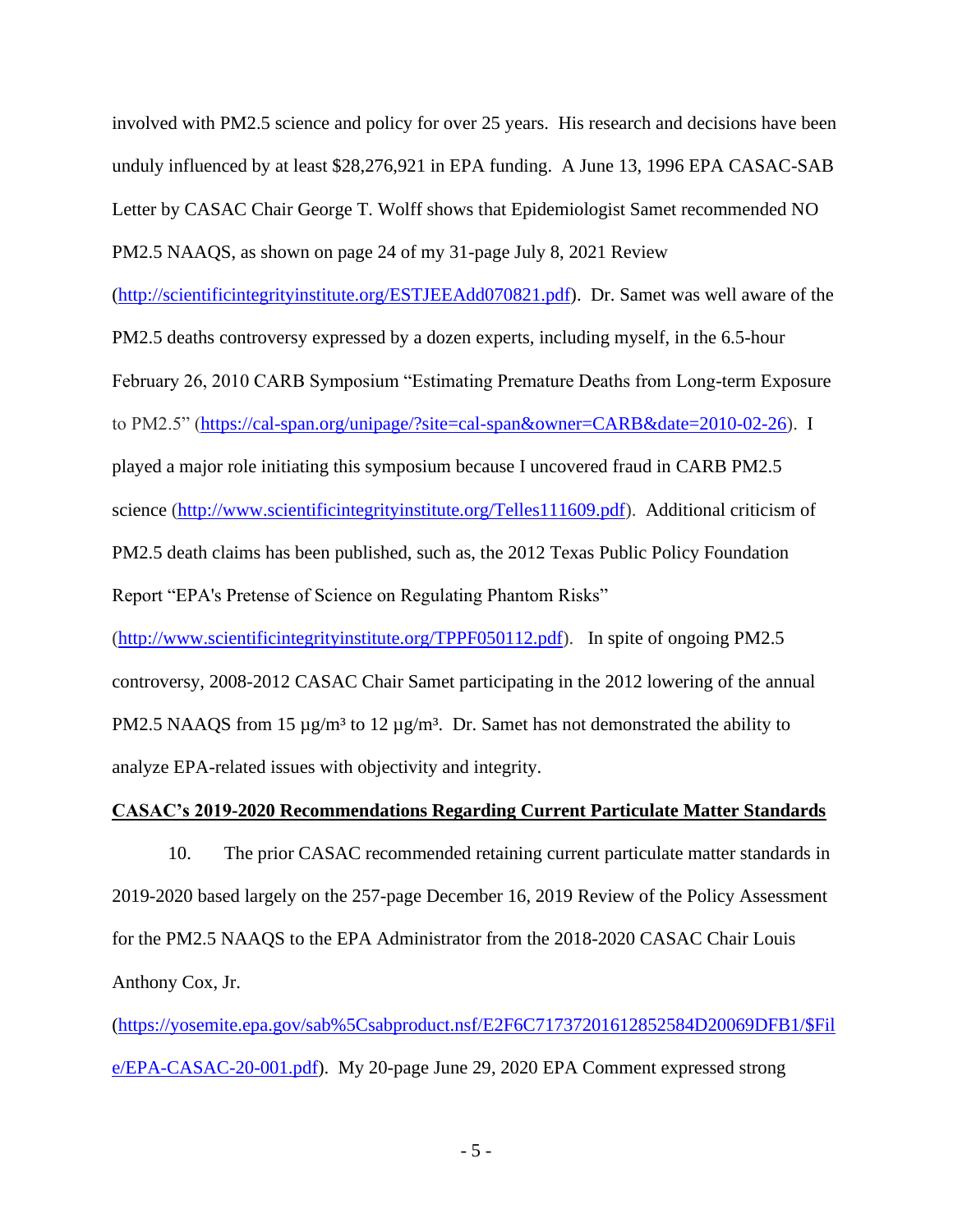support for this Review and for retaining the current annual PM2.5 NAAQS of 12.0  $\mu$ g/m<sup>3</sup> [\(http://www.scientificintegrityinstitute.org/EPAPM25JEE062920.pdf\)](http://www.scientificintegrityinstitute.org/EPAPM25JEE062920.pdf). My own meta-analyses show NO significant relationship between PM2.5 and total mortality in US and California cohort studies and support the evidence that the current PM2.5 NAAQS is at or below the threshold for PM2.5 deaths. Furthermore, there is NO public health benefit in lowering the annual PM2.5 national ambient air quality standard of 12  $\mu$ g/m<sup>3</sup>, because as of 2019 the average populationweighted PM2.5 level in the US was 7.7  $\mu$ g/m<sup>3</sup>, as per the 2019 State of Global Air Map [\(https://www.stateofglobalair.org/data/#/air/map\)](https://www.stateofglobalair.org/data/#/air/map). The US PM2.5 level is among lowest in the world, whereas the Chinese PM2.5 level of 48  $\mu$ g/m<sup>3</sup> is among the highest in the world and the Chinese PM2.5 that crosses the Pacific Ocean contributes to US PM2.5, particularly in California.

### **EPA's Draft 2021 PM Integrated Science Assessment and Policy Assessment and NAAQS**

11. I strongly object to EPA's current reconsideration of the national ambient air quality standards because there are severe flaws in the Draft September 2021 Supplement to the 2019 Particulate Matter Integrated Science Assessment

[\(https://cfpub.epa.gov/ncea/isa/recordisplay.cfm?deid=352823\)](https://cfpub.epa.gov/ncea/isa/recordisplay.cfm?deid=352823) and the Draft October 2021 EPA Particulate Matter Policy Assessment [\(https://www.epa.gov/system/files/documents/2021-](https://www.epa.gov/system/files/documents/2021-10/draft-policy-assessment-for-the-reconsideration-of-the-pm-naaqs_october-2021_0.pdf) [10/draft-policy-assessment-for-the-reconsideration-of-the-pm-naaqs\\_october-2021\\_0.pdf\)](https://www.epa.gov/system/files/documents/2021-10/draft-policy-assessment-for-the-reconsideration-of-the-pm-naaqs_october-2021_0.pdf). I illustrate these flaws with a word search of the 303-page Particulate Matter Integrated Science Assessment, which reveals deliberate falsification of the existing research record on PM2.5 deaths in the US.

12. The Harvard TH Chan School of Public Health has been the leading promoter of PM2.5 deaths since the publication of Dockery 1993 and Pope 1995. Seven long-time US

- 6 -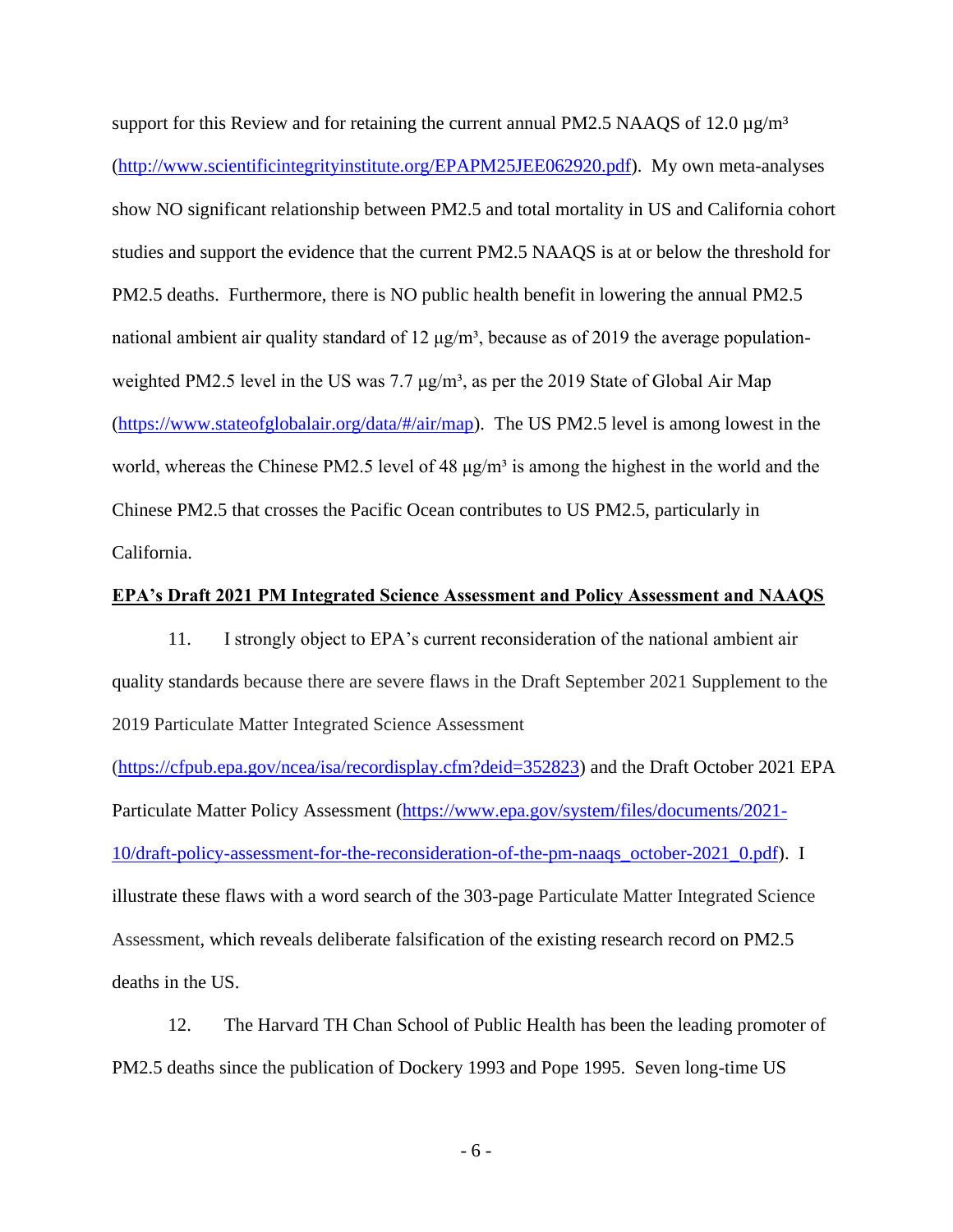proponents of PM2.5 deaths with ties to Harvard TH Chan School of Public Health (Francesca Dominici, Jaime Hart, Francine Laden, C. Arden Pope, Joel D. Schwartz, George Thurston, Annette Zanobetti) were cited 165 times in the Particulate Matter Integrated Science Assessment; eight Canadian proponents of PM2.5 deaths (Jeffrey Brook, Richard Burnett, Daniel Crouse, Michael Jerrett, Randall Martin, Lauren Pinault, Aaron van Donkelaar, Scott Weichenthal) were cited 211 times; four Chinese co-authors with Dominici (Qian Di, Liuhua Shi, Yaguang Wei, Xiao Wu) were first authors on 12 articles during 2015-2021 and were cited 102 times. Fifty authors who have published null findings or who have criticized the PM2.5 national ambient air quality standards were cited 16 times. Among these 50 authors, Dr. S. Stanley Young was cited three times and 2018-2020 CASAC Chair Tony Cox and I were NOT cited at all.

13. Most of the recent US evidence of PM2.5 deaths in the Particulate Matter Integrated Science Assessment is based on the US Medicare records for up to 69 million Americans. In spite of repeated attempts since June 2021, I have not been able to obtain any documentation that key Medicare investigators, particularly Francesca Dominici of Harvard TH Chan School of Public Health and Liuhua Shi of Emory University, have authorization to use these Medicare records for severely flawed air pollution epidemiology. My August 10, 2021 request to Medicare [\(http://www.scientificintegrityinstitute.org/medicarejee081021.pdf\)](http://www.scientificintegrityinstitute.org/medicarejee081021.pdf) and my requests to Dominici [\(http://www.scientificintegrityinstitute.org/NASEMDominici091521.pdf\)](http://www.scientificintegrityinstitute.org/NASEMDominici091521.pdf) and Shi [\(http://scientificintegrityinstitute.org/CurranJEE083021.pdf\)](http://scientificintegrityinstitute.org/CurranJEE083021.pdf) have gone unanswered.

14. The Particulate Matter Integrated Science Assessment inappropriately cites extensive PM2.5 death results from activist Canadian investigators based on studies of Canadian residents. The Particulate Matter Integrated Science Assessment and Particulate Matter Policy

- 7 -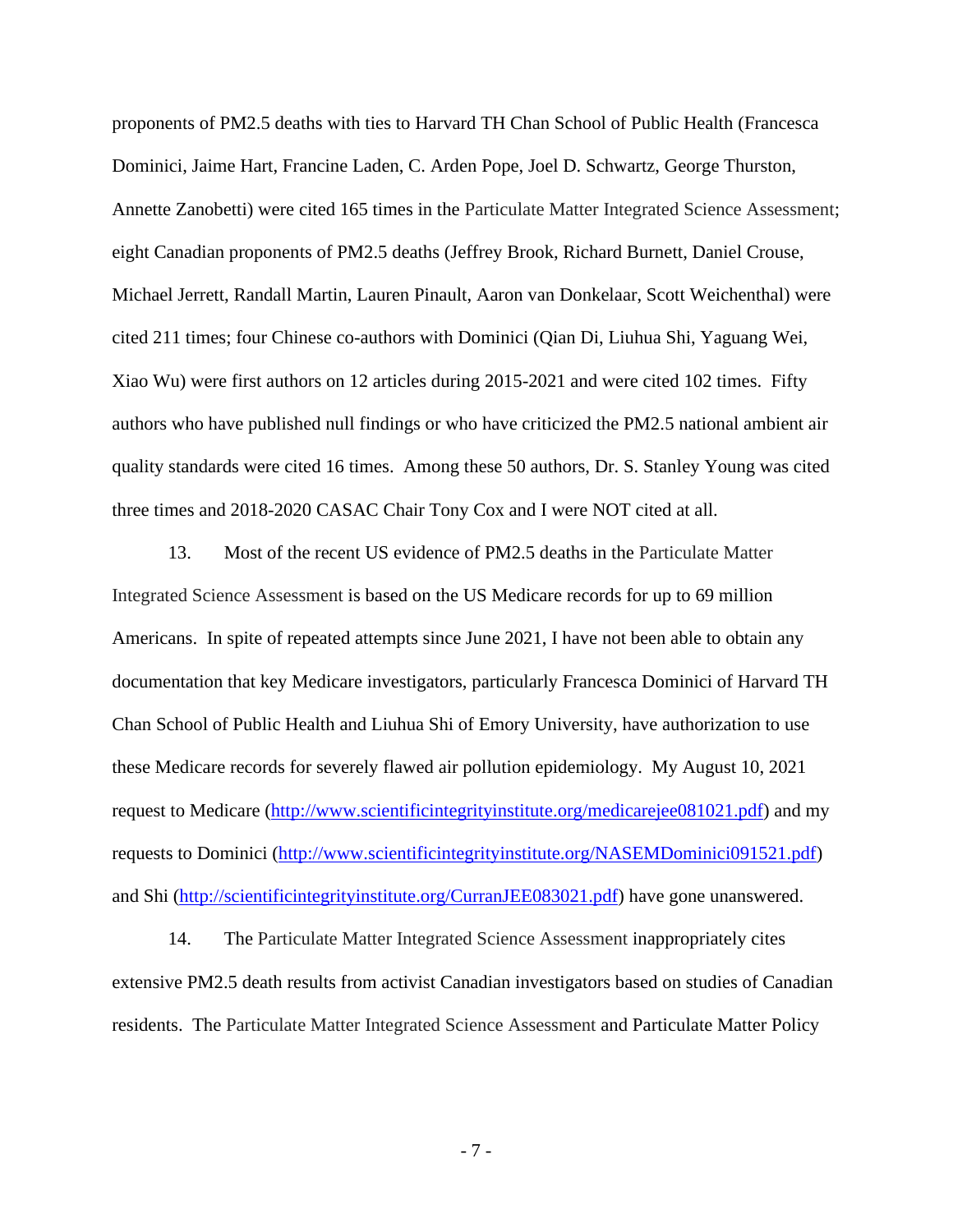Assessment should focus solely on US evidence and the EPA PM2.5 national ambient air quality standards should be based solely on US evidence.

15. In addition to the above evidence of falsification of the research record, there is extensive evidence of publication bias against both null PM2.5 death findings and criticism of PM2.5 national ambient air quality standards. I illustrate this publication bias with three recent examples of my rejected criticism. My proposed March 27, 2020 SCIENCE Policy Forum in support of the EPA Transparency Rule was rejected on March 30, 2020 without any peer review, as documented in my April 17, 2020 EPA Comment in support of the EPA Transparency Rule [\(http://www.scientificintegrityinstitute.org/EPATransJEE041720.pdf\)](http://www.scientificintegrityinstitute.org/EPATransJEE041720.pdf). My proposed March 10, 2020 Letter to the Editor noting the failure to cite Enstrom 2017 in the February 18, 2020 JAMA Viewpoint by Fineberg and Allison was rejected on March 23 without any peer review, as documented in my May 18, 2020 EPA Comment in support of the EPA Transparency Rule [\(http://www.scientificintegrityinstitute.org/EPATransJEE051820.pdf\)](http://www.scientificintegrityinstitute.org/EPATransJEE051820.pdf).

16. My September 2, 2020 Letter to the Editor in response to the August 13, 2020 NEJM Sounding Board "The Need for a Tighter Particulate-Matter Air-Quality Standard" by the Independent Particulate Matter Review Panel was rejected without peer review on September 10, 2020 by NEJM [\(http://www.scientificintegrityinstitute.org/NEJMJEE091020.pdf\)](http://www.scientificintegrityinstitute.org/NEJMJEE091020.pdf).

17. Current CASAC Chair Sheppard co-authored this NEJM Sounding Board [\(http://scientificintegrityinstitute.org/NEJMIPMRP081320.pdf\)](http://scientificintegrityinstitute.org/NEJMIPMRP081320.pdf) and her position is very clear: "We unequivocally and unanimously concluded that the current PM2.5 standards do not adequately protect public health. An annual standard between 10 μg per cubic meter and 8 μg per cubic meter would protect the general public and at-risk groups. However, even at the lower end of the range, risk is not reduced to zero."

- 8 -